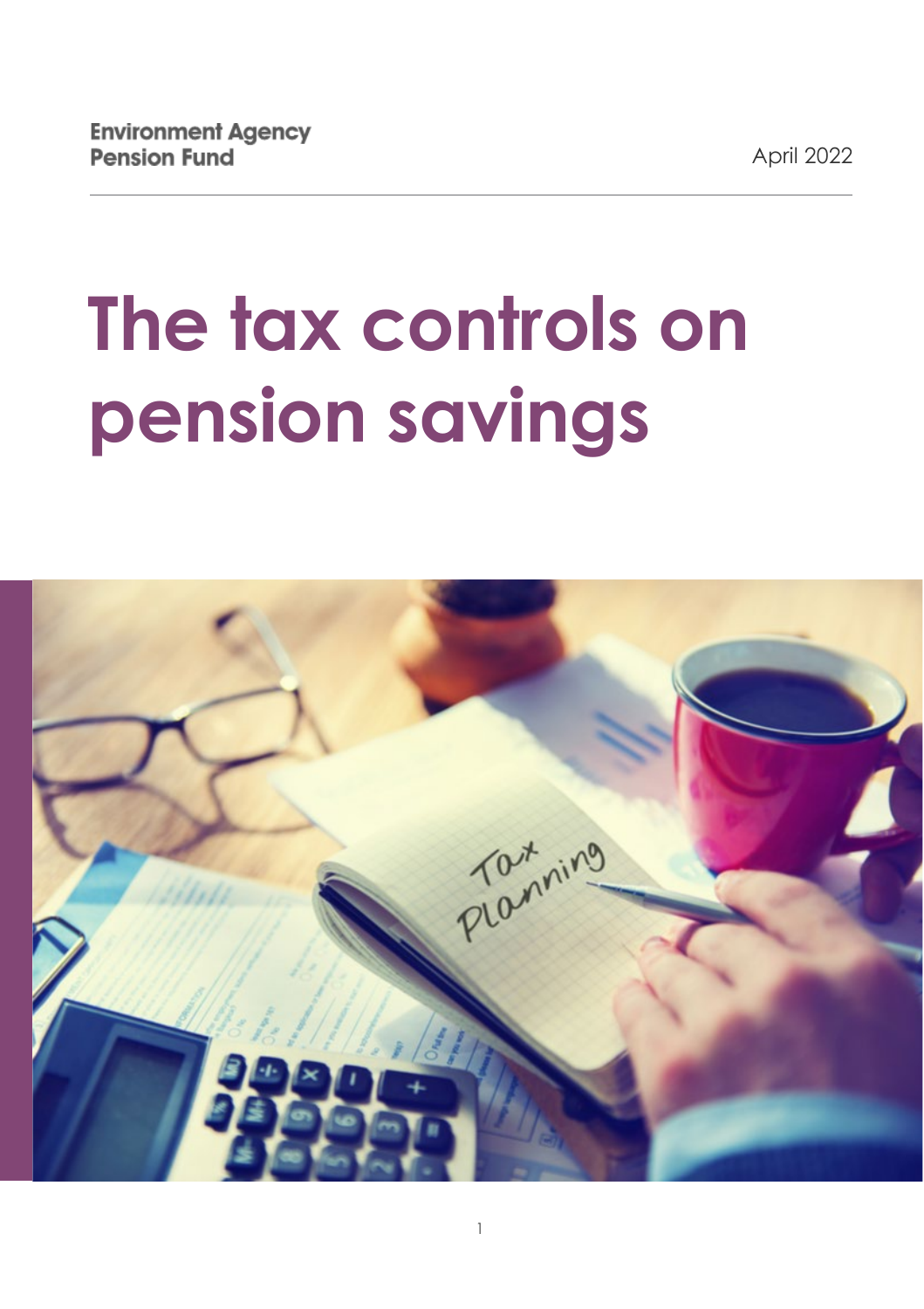# **About this guide**

The Environment Agency Pension Fund (EAPF) is part of the Local Government Pension Scheme (LGPS) and is governed by the LGPS regulations.

This guide is for all employees who have joined the LGPS and who want to know more about the tax issues that affect their pensions savings.

The LGPS is registered with HM Revenue and Customs (HMRC), which means that you receive tax relief on your contributions as they're deducted from your pay.

However, there are two HMRC limits on the amount of pension savings you can have before you may have to pay a tax charge. This is over and above any tax due under the PAYE system on your pension once it's in payment.

The two limits on pension savings are known as the annual allowance and the lifetime allowance; in this factsheet we'll take a brief look at these allowances. Most people will be able to save as much as they wish with full tax relief, as their pension savings will be less than these allowances.

# **What we'll cover in this factsheet**

To make it easier to navigate through our factsheet, you can click on a topic below and you'll be taken straight to that section.

- **[Annual allowance \(AA\)](#page-2-0)**
- **[If you've transferred a previous pension into EAPF](#page-3-0)**
- **[If your pension was reduced following a divorce](#page-3-1)**
- **[When you're most likely to have a tax charge](#page-4-0)**
- **[Exceeding the AA](#page-4-1)**
- **[Money purchase annual allowance \(MPAA\)](#page-6-0)**
- **[Tapered annual allowance](#page-7-0)**
- **[Definition of Threshold or Adjusted income](#page-7-1)**
- **[Lifetime allowance \(LTA\)](#page-7-2)**
- **[Working out if you're affected by the LTA](#page-8-0)**
- **[Protections from the LTA tax charge](#page-8-1)**
- **[Applying for Fixed and Individual protections](#page-9-0)**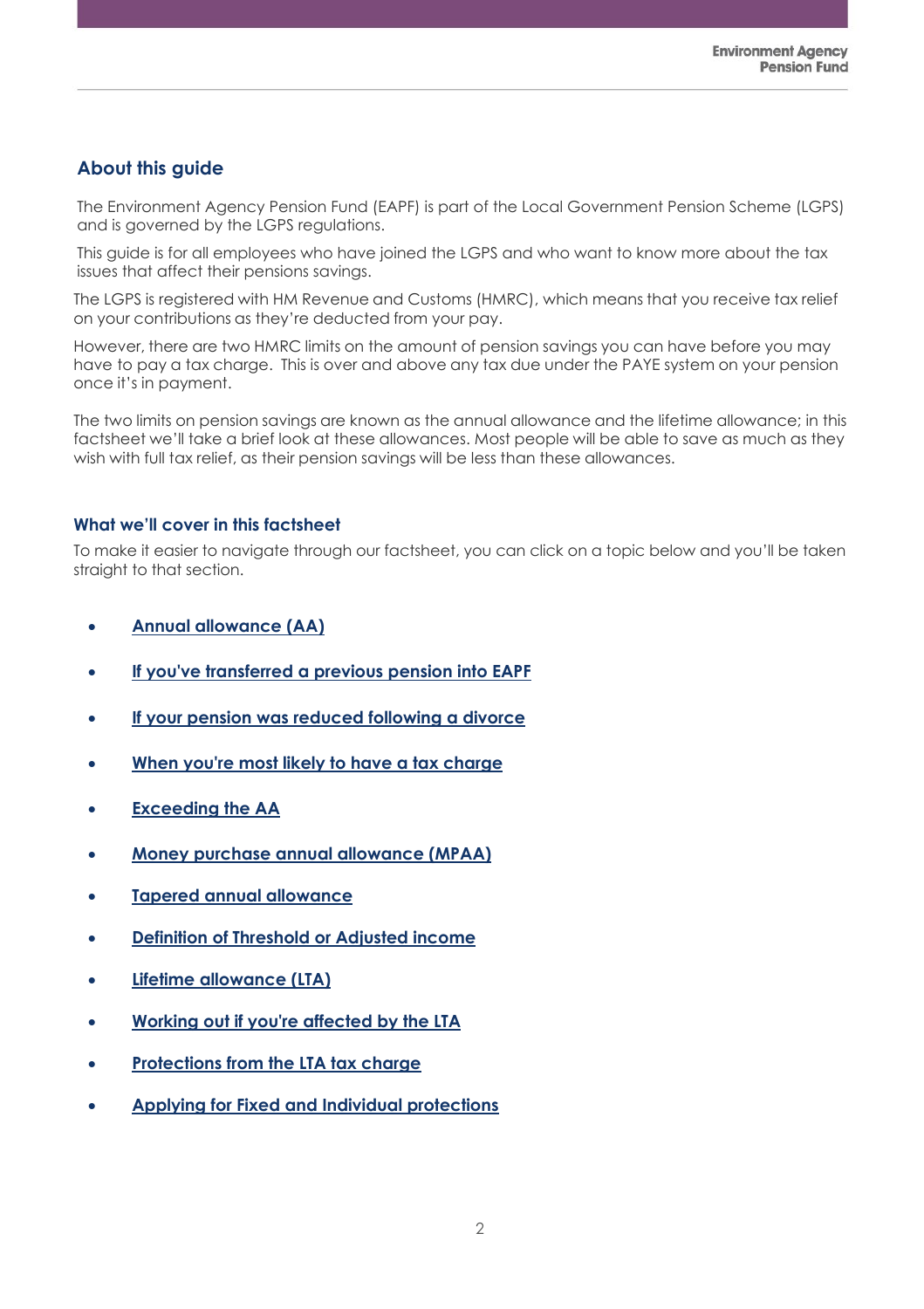# <span id="page-2-0"></span>**Annual allowance**

# **What is the annual allowance?**

The annual allowance (AA) is the amount your pension savings can increase in any one year before you may have to pay a tax charge.

Since April 2014, the AA has been at its current level of £40,000. The AA also applies in the year you take your benefits, although there's an exemption in the case of severe ill health retirement or on death.

The period over which pension savings are measured is the same as the tax year and runs from 6 April to 5 April. Generally speaking, any pension benefits you have in tax registered pension arrangements where you've paid contributions during the tax year (or your employer has paid contributions on your behalf) are included in calculating your pension savings in that tax year.

Even if the value of your pension savings increase by more than the AA in a year, you may not have to pay an AA tax charge. This is because you can use any unused AA from the last 3 years (known as Carry Forward) to offset any excess savings in the current year. To carry forward unused AA from an earlier year, you must've been a member of a tax registered pension scheme in that year.

# **Example showing how 'Carry Forward' works**

**Pension savings in the EAPF @ 5 April 2022 (2021/22)** |  $\pounds60,000$ 

**Tax year of pension savings Pension savings in the EAPF for that tax year Unused allowance from that tax year (Carry Forward)\***  2020/21 £25,000 £15,000 2019/20 **£28,000** £28,000 £12,000 2018/19 **£32,000 £33,000** £8,000

**'Gross' excess pension savings** = £60,000 - £40,000 (2021/22 annual allowance) = **£20,000**

**Total Carry Forward available** = £15,000 + £12,000 + £8,000 **= £35,000**

In this example there will be no AA tax charge to pay as the Carry Forward is higher than the excess pension savings.

Where Carry Forward is used to offset excess pension savings, the earliest year is used first. Therefore, as only £20,000 of the member's Carry Forward was needed to completely offset their excess pension savings for 2021/22, this means that £15,000 of Carry Forward from 2020/21 still remains, which could be used to offset any excess pension savings in 2022/23.

| <b>Unused Carry Forward</b> | $=$ £35,000 - £20,000 |  |
|-----------------------------|-----------------------|--|
|                             | $= £15,000$           |  |

\*This example assumes that the member hasn't built up any other pension savings during the 2018/19 – 2020/21 tax years, nor were they subject to the 'tapered' annual allowance.

Most people won't be affected by the AA tax charge because the value of their pension savings won't increase in a tax year by more than the AA. If it does, they're likely to have unused allowance from previous tax years that can be carried forward to offset any excess.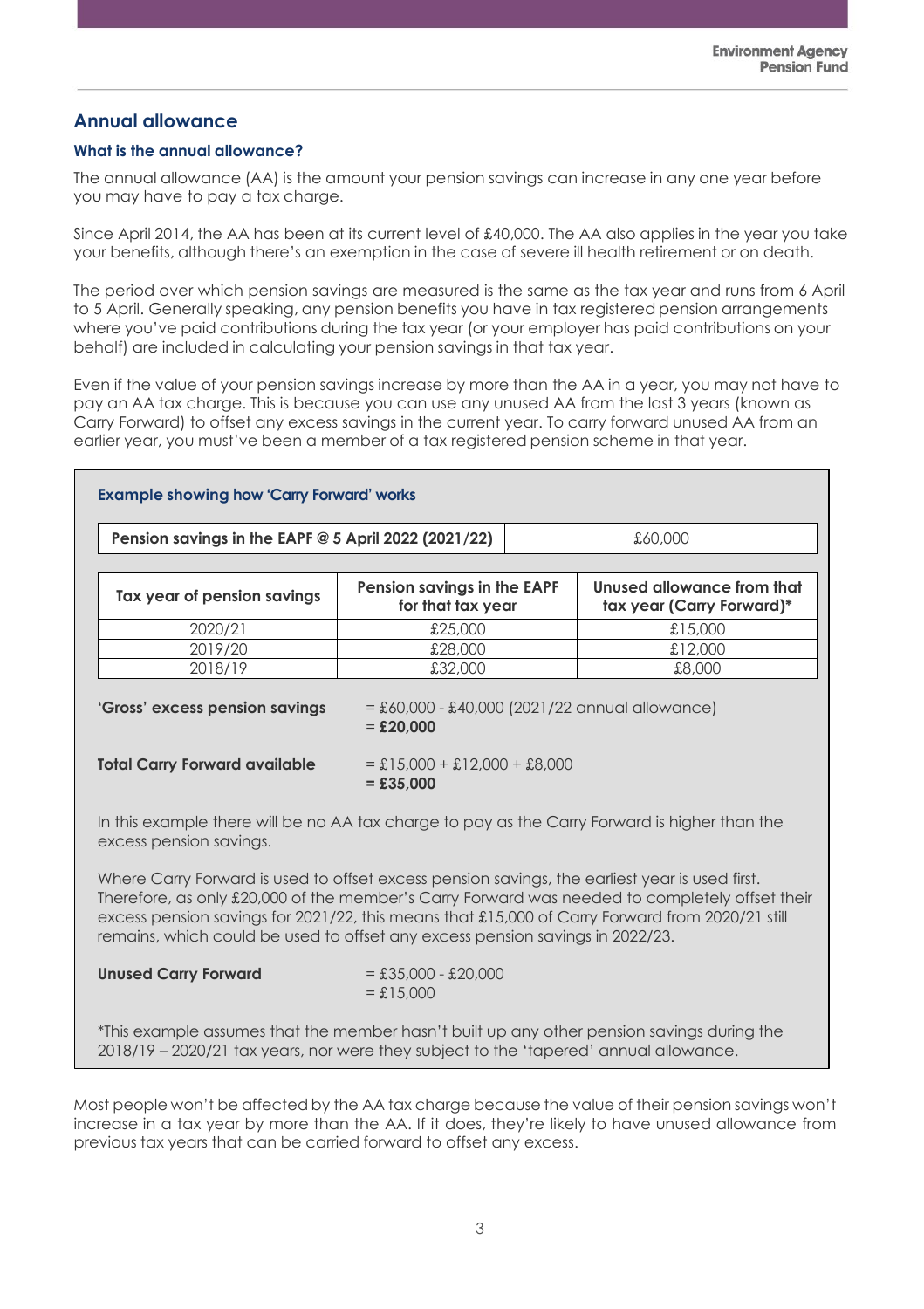# **How can I work out if I may be affected by the AA?**

Working out whether you're affected by the AA is quite complex, but this should help you work out your general position.

In general terms, the increase in the value of your pension savings in a year is calculated by working out the value of your benefits immediately before the start of the tax year (6 April) and revaluing them by inflation (currently using higher of Consumer Prices Index (CPI) or 0%). This figure is then compared with the value of your benefits at the end of the tax year (i.e. the following 5 April).

In a defined benefit scheme like the LGPS, the value of your benefits is calculated by multiplying the amount of your pension by 16 and adding any separate lump sum you're automatically entitled to from the pension scheme.



#### **If the difference between:**

a) The value of your benefits immediately before the start of the tax year + CPI (the opening value);

and

b) The value of your benefits at the end of the tax year (the closing value) including any contributions you've paid into the EAPFs in-house Additional Voluntary Contribution (AVC) arrangement in the year

is more than the AA, you may have to pay a tax charge. The method of valuing benefits in other schemes may be different to the method used in the LGPS.

# <span id="page-3-0"></span>**What happens if I transfer a previous pension into the EAPF?**

If you elect to transfer pension rights into the LGPS from a public service pension scheme that takes part in the public sector transfer 'club', then any increase in benefits as a result of the transfer being calculated under 'club' terms counts towards your pension savings in the LGPS in the year the transfer payment is received.

In addition, if you combine any previous LGPS benefits with your current EAPF service, then any increase in value to your earlier benefits will count towards your pension savings.

Please note that the pension you're credited with following a transfer in from a private sector scheme (such as an insurance company, or a previous occupational pension scheme that isn't a public service pension scheme) doesn't count towards your pension savings in the LGPS in the year the transfer payment is received.

# <span id="page-3-1"></span>**What happens if I have a Pension Sharing Order following divorce or dissolution of a civil partnership?**

If your pension benefits in the LGPS are reduced following a Pension Sharing Order (known as a 'pension debit') due to divorce or dissolution of a civil partnership, then for the purposes of calculating the value of your pension savings in the LGPS, the reduction in your benefits is ignored in the year that the Pension Sharing Order is applied to your benefits.

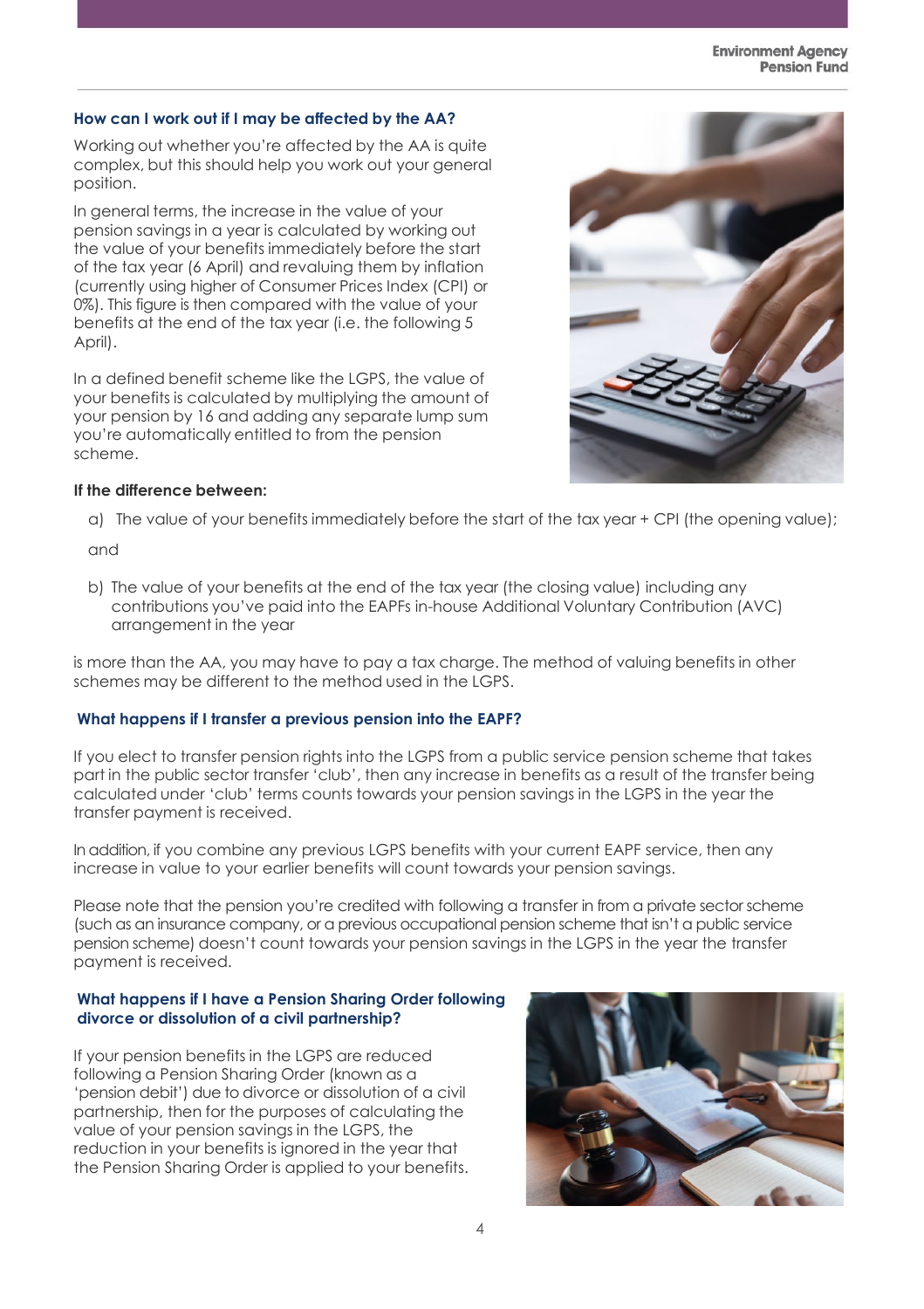Vice versa, if,following a Pension Sharing Order, your benefits are increased (as a separate entitlement known as a 'pension credit'), the increase in your benefits is ignored in the year that the Pension Sharing Order is implemented.

# **What happens if I retire due to permanent ill health?**

If you retire on the grounds of permanent ill health and an independent registered medical practitioner certifies that it's unlikely, you'll be able to work (in any capacity) before your state pension age, there's no AA tax charge on the ill health retirement benefits, even if your benefits are enhanced.

# <span id="page-4-0"></span> **You're most likely to be affected by the AA tax charge if you:**

- Have a lot of scheme membership that's linked to final salary and you've had a significant pay increase
- Pay high levels of AVCs or additional pension contributions (APCs), or have been awarded a lot of additional pension in the LGPS by your employer
- Transferred a pension into the EAPF from another public service pension scheme that takes part in the public sector transfer 'club' and your new salary is much higher than it was in your previous employment
- Combined previous LGPS final salary service with your current EAPF service and your new salary is much higher than it was in your previous employment.

We'll inform you automatically before 6 October, following the end of the relevant tax year, if your LGPS pension savings in that tax year were more than the AA.

We'll also tell you how much the value of your LGPS benefits have increased by and the amount of any AVCs you've paid during that tax year.

#### <span id="page-4-1"></span>**What happens if my pension savings increase by more than the AA?**

If you exceed the AA in any year and you're unable to offset the whole of the excess against your carry forward of unused allowance, you're responsible for reporting this to HMRC on your self assessment tax return.

You'll also have to pay a tax charge (at your marginal rate) on any excess that can't be offset by your unused allowance.

If you have an AA tax charge, you may ask the EAPF to pay some, or all of the tax charge on your behalf; this option is called Scheme Pays. The tax charge would then be recovered as a deduction from your pension benefits.

Please note that you'll have the right to use Scheme Pays (known as Mandatory Scheme Pays) if you meet all of the conditions set out below:

- The AA tax charge is £2,000 or more;
- The AA tax charge is for pension savings above £40,000 in the LGPS alone; and

You elect for Scheme Pays no later than 31 July of the following tax year in which the AA charge relates (e.g. for a charge in the 2021/22 tax year, you must elect for scheme pays by 31 July 2023) However, if you're retiring and become entitled to all of your benefits from the LGPS and you want the EAPF to pay some or all of the tax charge on your behalf (with the relevant deduction being applied to your benefits), you must tell Capita (our administrators for the EAPF) before you become entitled to the payment of those benefits. Capita will be able to tell you more about this and the time limits that apply.

If you have an AA tax charge to pay, but you don't have the right to use Mandatory Scheme Pays, you may still elect for Scheme Pays, though only if the EAPF agrees to your request (if agreed, this is known as Voluntary Scheme Pays).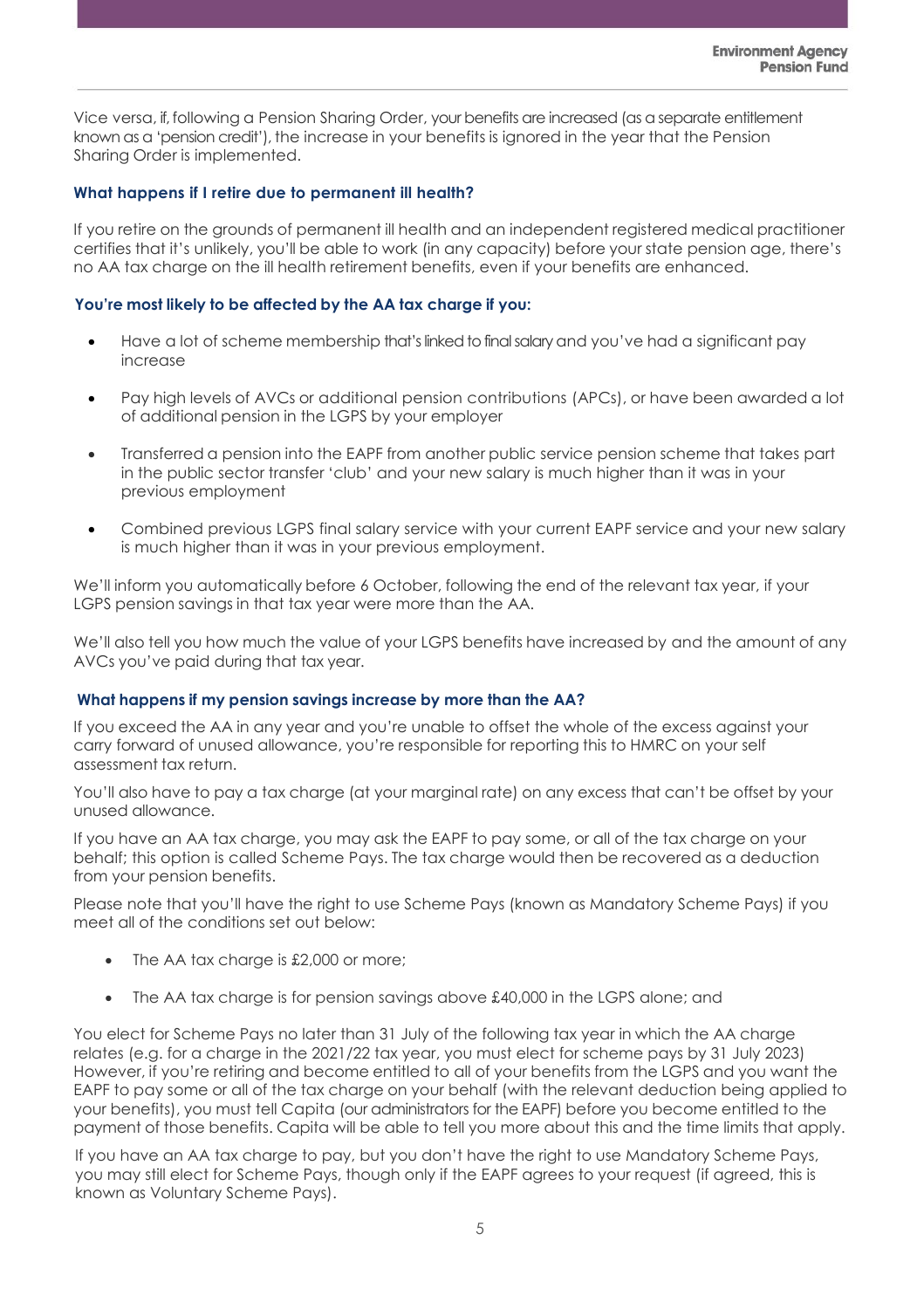If this applies to you, you may apply in writing to Capita, giving the reasons for wanting to use Voluntary Scheme Pays.

If you need to contact Capita, you'll find their details at the end of this factsheet, or you can visit **[www.eapf.org.uk/contact](file://Hartdarfp01/teams/TP%20Shared%20Area/TP%20Marketing/Environment%20Agency/Editorial%20Review%20Board%20(ERB)/2022/www.eapf.org.uk/contact)**

For more information on both Mandatory and Voluntary Scheme Pays, please see our 'Annual Allowance Scheme Pays – Questions & Answers' factsheet on our website at **[www.eapf.org.uk/resources/publications](http://www.eapf.org.uk/resources/publications)** 

You can also use our online 'Scheme Pays' tool at **[www.eapf.org.uk/schemepays](http://www.eapf.org.uk/schemepays)** to see how to apply.

| Example showing the increase in pension savings for an active member of the LGPS throughout 2021/22                                                                                                                             |                                                                                                             |                                                                                                                  |  |  |
|---------------------------------------------------------------------------------------------------------------------------------------------------------------------------------------------------------------------------------|-------------------------------------------------------------------------------------------------------------|------------------------------------------------------------------------------------------------------------------|--|--|
| Working out the opening value of the member's benefits for 2021/22 - at 5 April 2021                                                                                                                                            |                                                                                                             |                                                                                                                  |  |  |
| Career average (CARE) pension built up to 31 March 2020<br>Pensionable pay for the year 1 April 2020 to 31 March 2021<br>Pensionable pay for the period 1 to 5 April 2021 (5 days)<br>Pensionable pay for final salary benefits |                                                                                                             | $=$ £7,200<br>$=$ £60,000<br>$=$ £833<br>£60,000<br>$=$                                                          |  |  |
| Scheme membership = 21 years & 5 days (8 years in the old 80ths scheme, 6 years in the 60ths scheme<br>and 7 years & 5 days in the CARE scheme)                                                                                 |                                                                                                             |                                                                                                                  |  |  |
| 1.7% & 0.5% respectively                                                                                                                                                                                                        |                                                                                                             | The career average pension is revalued by CPI; the CPI to apply for 1 April 2020 and 1 April 2021 is             |  |  |
| The inflationary increase (determined by the Government) to apply to get the 'opening value' is 0.5%                                                                                                                            |                                                                                                             |                                                                                                                  |  |  |
|                                                                                                                                                                                                                                 |                                                                                                             | $\mathfrak x$                                                                                                    |  |  |
| <b>Annual pension</b>                                                                                                                                                                                                           | 8/80 x £60,000<br>$6/60 \times £60,000$<br>$£7,200 + 1.7\% + 0.5\%$<br>$(£60,000 / 49) + 0.5%$<br>£833 / 49 | 6,000.00<br>$=$<br>6,000.00<br>$=$<br>$= 7,359.01$<br>1,230.61<br>$\hspace{0.1cm} = \hspace{0.1cm}$<br>$= 17.00$ |  |  |
| <b>Total annual pension</b>                                                                                                                                                                                                     |                                                                                                             | 20.606.62                                                                                                        |  |  |
| Multiply by 16<br>Add lump sum                                                                                                                                                                                                  | 8 x 3 / 80 x £60,000                                                                                        | 329,705.92<br>18,000.00<br>347,705.92                                                                            |  |  |
| <b>Inflationary increase</b>                                                                                                                                                                                                    |                                                                                                             | $+0.5%$                                                                                                          |  |  |

**We don't include any AVCs paid in the opening value.** 

**To give an opening value of 349,444.45**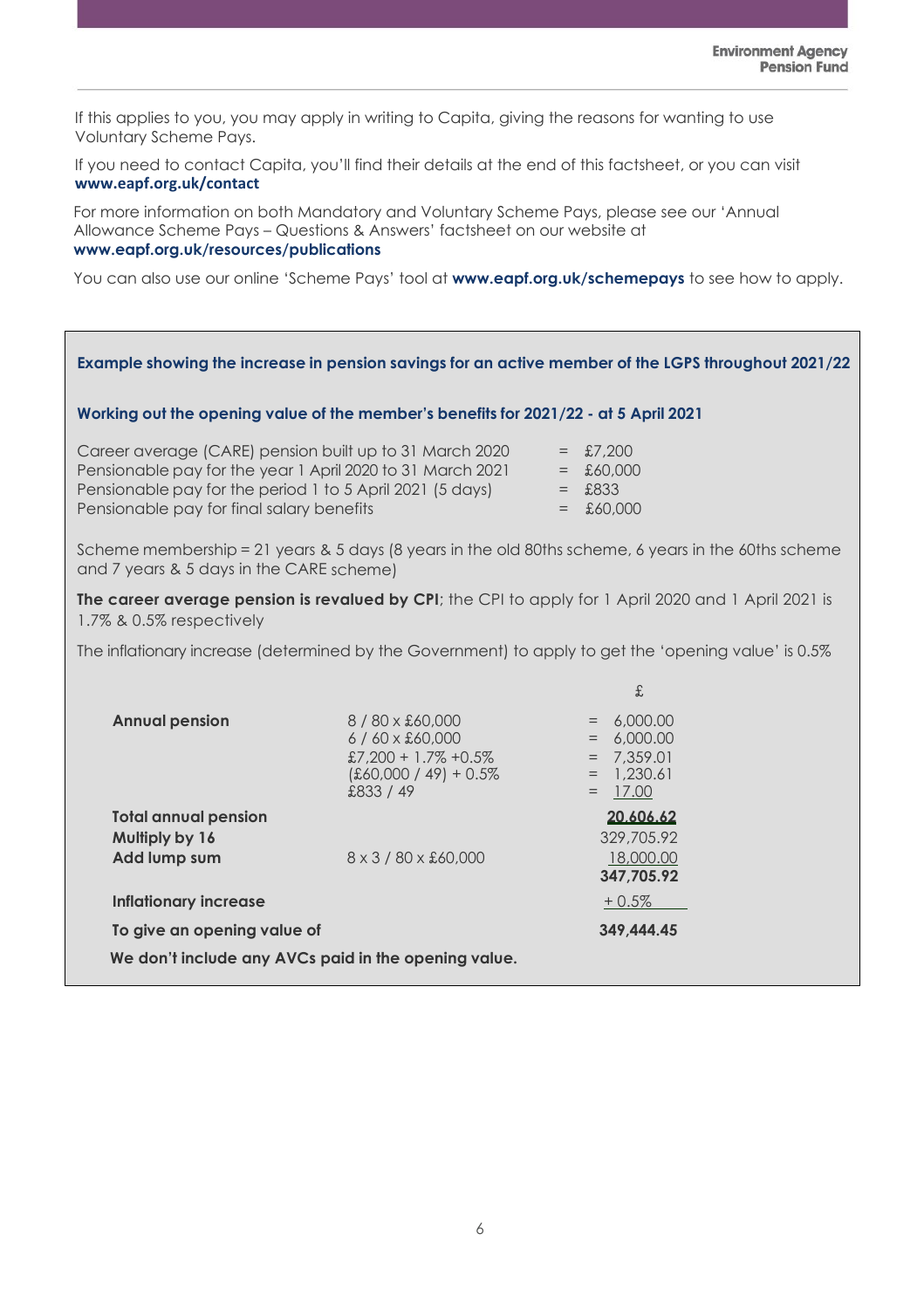£

You'll see below how we work out the closing value of the member's benefits.

| Working out the closing value of the member's benefits for 2021/22 - at 5 April 2022 |  |
|--------------------------------------------------------------------------------------|--|

| Career average (CARE) pension built up to 31 March 2021    | $=$ £8,546.89 |
|------------------------------------------------------------|---------------|
| Pensionable pay for the year 1 April 2021 to 31 March 2022 | $=$ £61.000   |
| Pensionable pay for the period 1 to 5 April 2022 (5 days)  | $=$ £847      |
| Pensionable pay for final salary benefits                  | $=$ £61.000   |

Scheme membership = 22 years & 5 days (8 years in the old 80ths scheme, 6 years in the 60ths scheme and 8 years & 5 days in the CARE scheme).

**The career average pension is revalued by CPI**; the CPI to apply for 1 April 2021 and 1 April 2022 is 0.5% & 3.1% respectively

AVCs paid between 6 April 2021 to 5 April 2022 =  $\pounds1,000$ 

| <b>Annual pension</b>       | 8/80 x £61,000                   | $= 6,100.00$ |
|-----------------------------|----------------------------------|--------------|
|                             | $6/60 \times £61,000$            | 6,100.00     |
|                             | £8,546.89 + $0.5\%$ + 3.1%       | 8,855.90     |
|                             | $(£61,000 / 49) + 3.1%$          | 1,283.49     |
|                             | £847/49                          | 17.29        |
|                             |                                  |              |
| <b>Total annual pension</b> |                                  | 22,356.68    |
| Multiply by 16              |                                  | 357,706.88   |
| Add lump sum                | $8 \times 3 / 80 \times £61,000$ | 18,300.00    |
| Add AVCs paid in this year  |                                  | 1,000.00     |
| To give a closing value of  |                                  | 377,006.88   |

#### **Working out the increase in value during 2021/22**

**The increase in the member's benefits over the year to 5 April 2017 is:** 

£377,006.88 - £349,444.45 = **£27,562.43**

This member has an annual allowance of £40,000 so there is no AA charge for this period, as the increase in the member's benefits is less than £40,000.

In addition, and assuming that the member hasn't contributed to another pension arrangement during 2021/22, they've £12,437.57 of unused AA from 2021/22 (£40,000 - £27,562.43) to carry forward to 2022/23.

#### <span id="page-6-0"></span>**Money purchase annual allowance (MPAA)**

Although LGPS rules don't allow payment of money purchase AVCs before payment of main scheme benefits, it's possible to transfer the AVCs out of the scheme where they can be accessed flexibly.

If you choose to access your AVCs flexibly or any other pension savings in a money purchase arrangement, you'll trigger the MPAA. The MPAA, which came into effect from April 2015, had a limit of £10,000.

This reduced to £4,000, with effect from 6 April 2017; if you exceed this limit by paying AVCs or contributions into another money purchase arrangement, then a tax charge will apply (unlike the AA, the MPAA excess can't be reduced by using any unused MPAA from previous years). Please note that the MPAA is included within your standard AA limit of £40,000.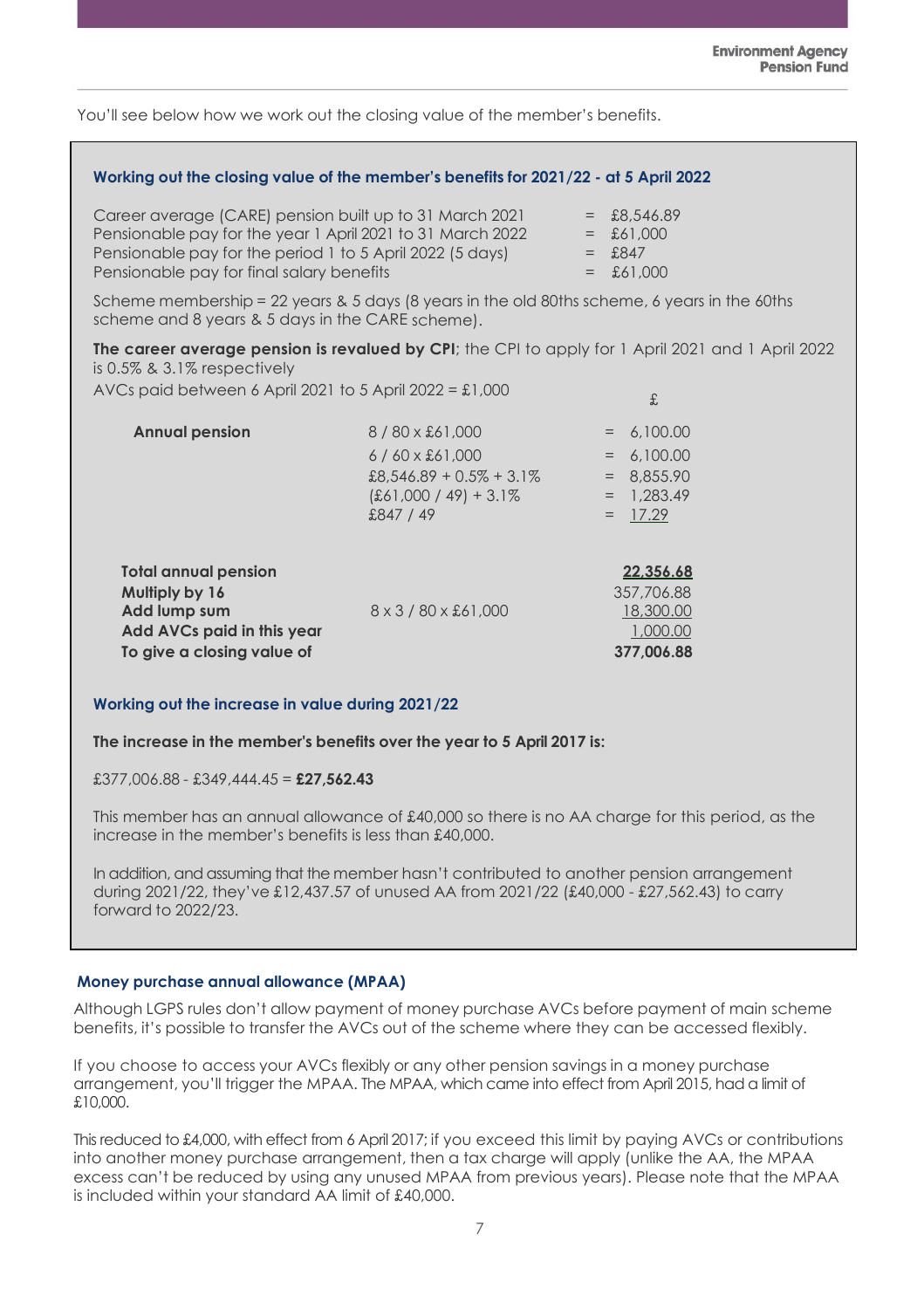# <span id="page-7-0"></span> **Tapered annual allowance**

# **Further reduction in the AA for high earners from April 2016**

From 6 April 2016, changes to the AA rules introduced a 'tapered annual allowance' (TAA) that could affect people with a taxable income above the 'threshold income' (please see definition below).

Under the TAA rules, the standard AA reduces by £1 for every £2 of 'adjusted income' (please see the definition of 'adjusted income', below). If you've got adjusted income over £150,000 for any tax years between 2016/17 and 2019/20 or if you've got adjusted income over £240,000 for tax years 2020/21 onwards, your AA will be tapered and subject to the following minimum amounts.

| Tax year(s)<br>applicable | <b>Threshold Income</b> | <b>Adjusted Income</b><br>- tapering starts | <b>Minimum Tapered</b><br><b>Annual Allowance</b> | Maximum<br><b>Reduction in AA</b> |
|---------------------------|-------------------------|---------------------------------------------|---------------------------------------------------|-----------------------------------|
| $2016/17 - 2019/20$       | £110,000                | £150,000                                    | £10,000                                           | £30,000                           |
| 2020/21 onwards           | £200,000                | £240,000                                    | £4,000                                            | £36,000                           |

### <span id="page-7-1"></span>**Definition of 'Threshold income'**

'Threshold income', is broadly equal to your taxable income after the deduction of your total pension contributions (including any AVCs you've paid into the EAPFs in-house AVC) in a tax year.

Before 2020/21, if your threshold income was £110,000 or less, you wouldn't be subject to the TAA restriction, regardless of the level of your adjusted income. From 2020/21 onwards the threshold income limit rose to £200,000. Please note that anti-avoidance rules also apply.

#### **Definition of 'Adjusted income'**

In broad terms your 'adjusted income' is generally your threshold income plus the value of your pension savings.

If you exceed the standard AA we'll send you a pension savings statement which will tell you the value of the pension savings you made in the EAPF during the tax year that will count towards your adjusted income.

# <span id="page-7-2"></span> **Lifetime allowance**

#### **What is the lifetime allowance?**

The lifetime allowance (LTA) is the total capital value of all of the pension benefits you can have without having to pay a tax charge when you draw them. If the value of your pension benefits when you draw them is more than the LTA, you'll have to pay tax on the excess benefits.

The LTA covers any pension benefits you may have in all tax registered pension arrangements – not just the LGPS. However, this doesn't include any state retirement pension, state pension credit or any survivor's or dependant's pension you may be entitled to.

The current LTA for 2022/23 is £1,073,100 and will remain at this rate until 5 April 2026. Most people won't be affected by the LTA because they won't have pension savings of more than £1,073,100.

#### **What happens if the value of my pension benefits is more than the LTA?**

If the capital value of your EAPF retirement benefits are more than your remaining LTA you'll have to pay tax on the excess. If excess benefits are paid as a pension, the charge will be 25%, with income tax deducted on the ongoing pension payments. If the excess benefits are taken as a lump sum they'll be taxed once only at 55%.

You use up some of your LTA each time you start taking a pension on or after 6 April 2006.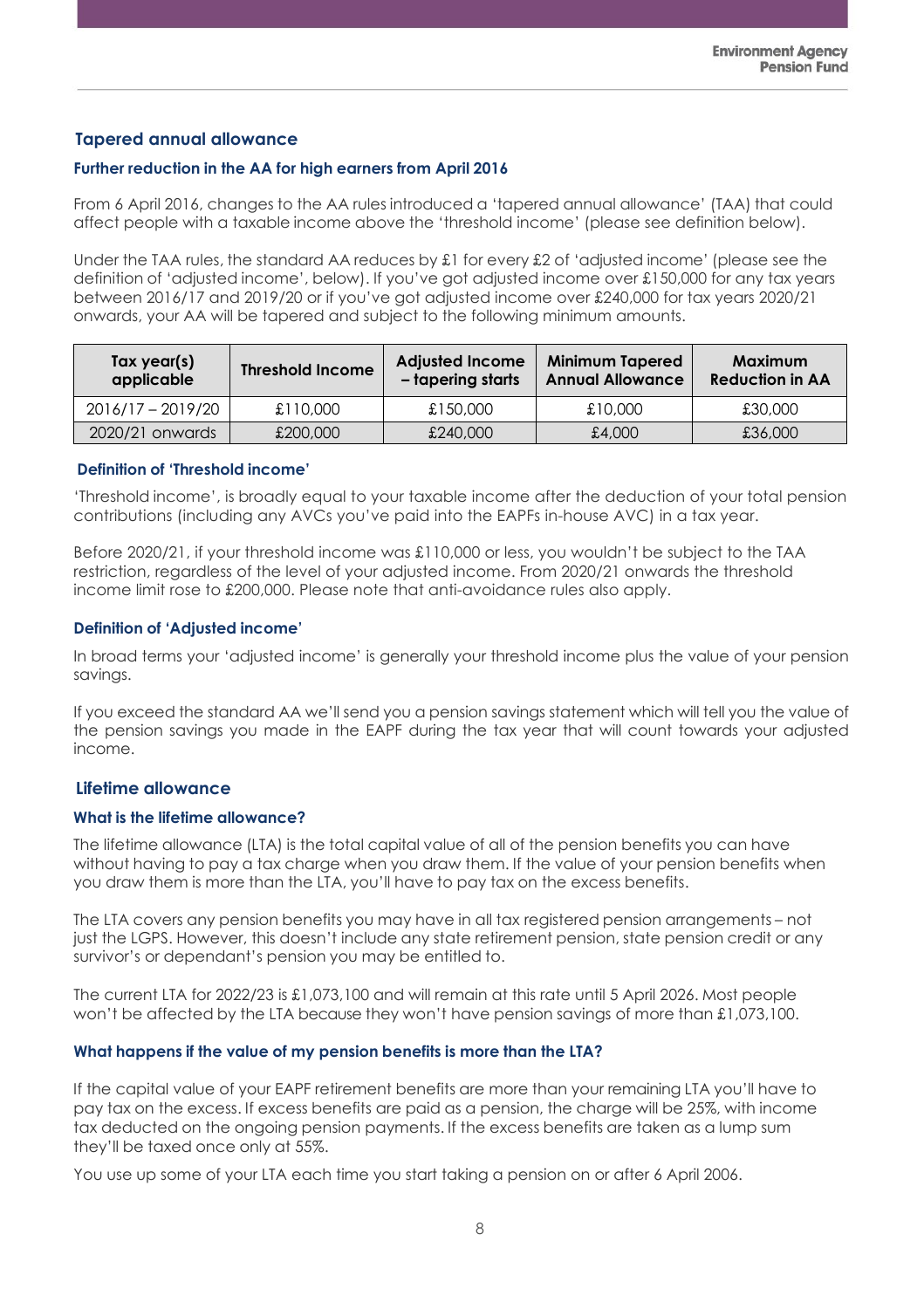# <span id="page-8-0"></span>**How can I work out if my EAPF benefits could be affected by the LTA?**

We work out the capital value of pension benefits that start after 5 April 2006, by taking your pension and multiplying it by 20, we then add on any lump sum you take on retirement. For example, if your yearly pension was £45,000 and you received a lump sum of £100,000 the capital value of these benefits would be £1 million i.e.  $(£45,000 \times 20) + £100,000 = £1,000,000$ .

For pensions already in payment before 6 April 2006, the capital value of these pensions is calculated by multiplying the annual rate of the pension in payment at the time that you first start to draw other pension benefits after 5 April 2006 by 25. Any lump sum already paid is ignored in the valuation.

Each time you take a pension benefit, whether it is in the LGPS or another pension arrangement, you use up some of your LTA, so even if your pensions are small you should keep a record of the amount of LTA used up.

#### <span id="page-8-1"></span>**Are there any protections from the LTA tax charge?**

When the LTA was introduced from 6 April 2006, the two main protections for benefits built up to that date were Primary and Enhanced Protection. To be eligible for any of these protections you must have met the conditions required and registered with HMRC by 5 April 2009. If you already have Primary or Enhanced protection, you shouldn't be affected by the reduction in the LTA.

#### **Reduction to LTA in 2012/13**

When the LTA was first introduced, the limit was £1.8 million and when this reduced to £1.5 million in 2012/13, HMRC introduced an additional form of protection called Fixed Protection 2012 ('FP2012'). With FP2012, your LTA is fixed at

£1.8 million or the standard LTA, if it rises to become higher than £1.8 million. You must've applied to HMRC before 6 April 2012 to have obtained FP2012.

You'll also be subject to restrictions on where and how you can transfer benefits. It's a condition of FP2012 that the amount of benefit you can build up will be limited, so if you have FP2012, and wish to keep it, you needed to stop your contributing membership before 6 April 2016.

If you lose FP2012, you must inform HMRC within 90 days.

#### **Reduction to LTA in 2014/15**



The LTA was further reduced to £1.25 million from 6 April 2014, resulting in further protections being introduced known as Fixed Protection 2014 ('FP2014') and Individual Protection 2014 ('IP2014'). FP2014 is similar to FP2012, and enabled you to fix your LTA up to a maximum of £1.5 million, meaning you can have pension savings up to £1.5 million without paying a LTA charge.

You couldn't have FP2014 if you already have Primary, Enhanced or FP2012 and you must've applied to HMRC before 6 April 2014.

 As well as holding FP2014, you may also hold IP2014. IP2014 has effect from 6 April 2014 for those who already had pension savings of over £1.25 million on 5 April 2014 and gives you a protected LTA up to a maximum of £1.5 million. You must've applied to HMRC before 6 April 2017 to have obtained IP2014.

Please note that you'll have lost FP2014 if you built up any benefits after 5 April 2016. If you lose FP2014, you must inform HMRC within 90 days.